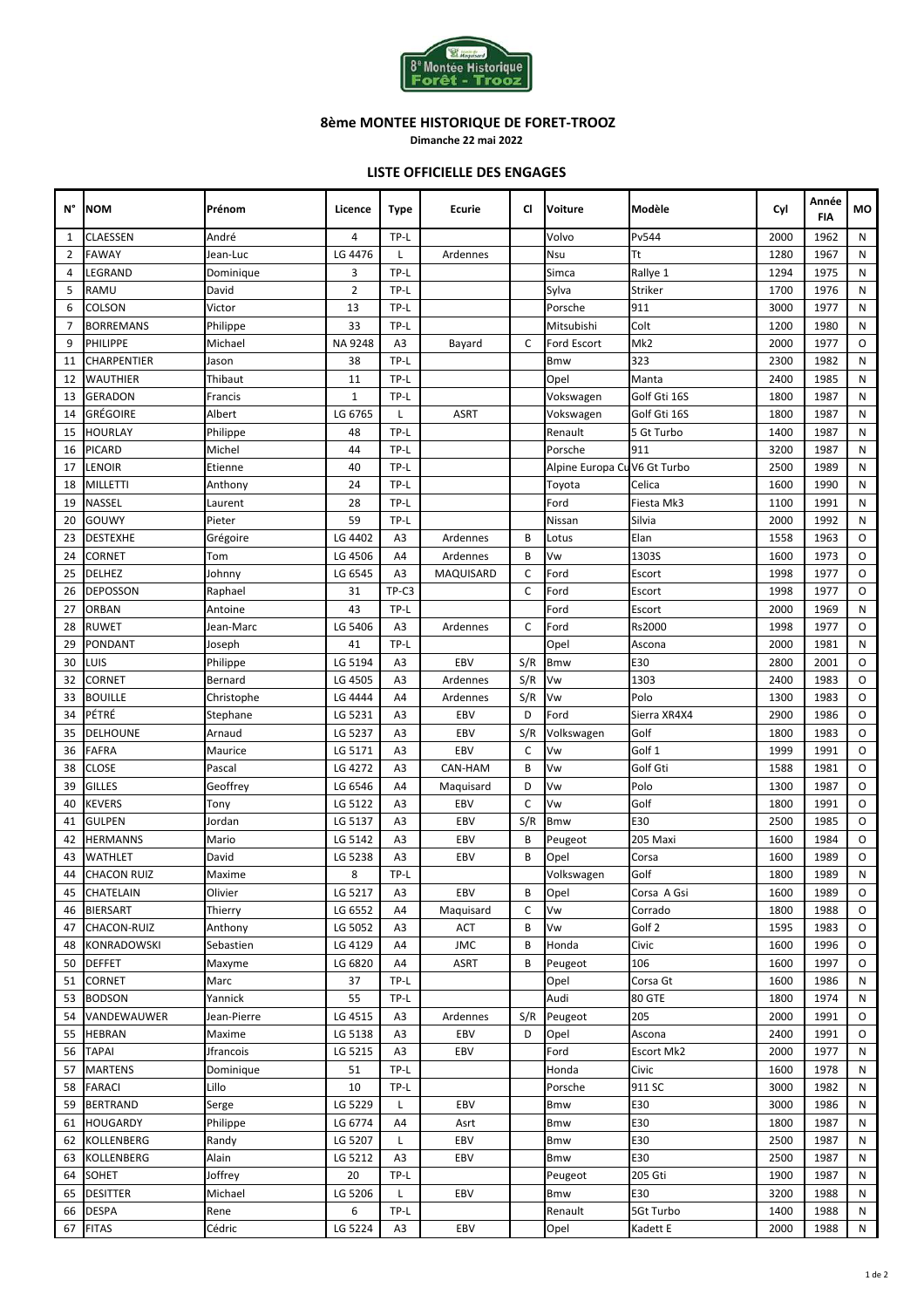

**Dimanche 22 mai 2022**

#### **LISTE OFFICIELLE DES ENGAGES**

| N°             | <b>NOM</b>                               | Prénom          | Licence        | <b>Type</b>    | <b>Ecurie</b> | <b>CI</b>    | <b>Voiture</b> | Modèle         | Cyl  | Année<br><b>FIA</b> | <b>MO</b>    |
|----------------|------------------------------------------|-----------------|----------------|----------------|---------------|--------------|----------------|----------------|------|---------------------|--------------|
| 68             | MATTELÉ                                  | Patrick         | 49             | TP-L           |               |              | Opel           | Manta          | 2400 | 1988                | N            |
| 69             | <b>MESSINA</b>                           | Gaetano         | LG 4655        | A <sub>3</sub> | Hesbaye       |              | <b>Bmw</b>     | E30            | 2500 | 1988                | N            |
| 70             | <b>CHARLES</b>                           | Éric<br>LG 5216 |                | L              | EBV           |              | <b>Bmw</b>     | E36            | 2500 | 1990                | N            |
| 71             | <b>NECEVSKI</b>                          | Vlade           |                | A4             | EBV           | B            | Rover          | 114            | 1400 | 1980                | $\mathsf{O}$ |
| 72             | <b>DESSITER</b>                          | Patrick         | LG 6735        |                | ASRT          |              | <b>Bmw</b>     | E36            | 1600 | 1991                | N            |
| 74             | <b>VROONEN</b>                           | Fabian          | LG 5198        |                | EBV           |              | <b>Bmw</b>     | E30            | 2500 | 1991                | N            |
| 77             | <b>CORNET</b>                            | Yvan            | 14             | TP-L           |               |              | Opel           | Corsa B        | 1998 | 1994                | N            |
| 78             | <b>JACQUEMART</b>                        | Eddy            | LG 5189        | L              | EBV           |              | <b>Bmw</b>     | E36            | 2500 | 1995                | N            |
| 79             | <b>NOEL</b>                              | Alain           |                | TP-L           |               |              | Peugeot        | 106            | 1600 | 1996                | N            |
| 80             | <b>RENAUD</b>                            | Olivier         |                | TP-C3          |               | D            | <b>Bmw</b>     | M <sub>3</sub> | 3200 | 1992                | $\circ$      |
| 81             | <b>VEGLIA</b>                            | Alain           | LG 5197        |                | EBV           |              | Renault        | Megane         | 2000 | 1996                | N            |
| 82             | <b>OLIVEIRA</b>                          | Jeremy          | 29             | TP-L           |               |              | Citroen        | Saxo           | 1600 | 1998                | N            |
| 83             | <b>ANGARANO</b>                          | Gioachino       | 5              | TP-L           |               |              | <b>BMW</b>     | E36            | 2800 | 1994                | N            |
| 84             | <b>SCION</b>                             | Michael         | LG 5149        | L              | EBV           |              | <b>Bmw</b>     | E30            | 2500 | 1985                | N            |
| 126            | <b>DESAEYER</b>                          | Angelo          | 36             | TP-C3          |               | C            | Ford           | Escort         | 1998 | 1977                | $\circ$      |
|                | 150 DEFFET                               | Yves            | LG 6795        | A <sub>3</sub> | <b>ASRT</b>   | В            | Peugeot        | 106            | 1600 | 1997                | $\circ$      |
| 336            | <b>FAFRA</b>                             | Steve           | LG 5172        | C <sub>3</sub> | EBV           | $\mathsf{C}$ | Vw             | Golf 1         | 1999 | 1991                | $\Omega$     |
| 444            | <b>CHACON RUIZ</b><br>Eduardo            |                 | $\overline{7}$ | TP-L           |               |              | Volkswagen     | Golf           | 1800 | 1989                | N            |
| S <sub>1</sub> | Georges CHALCHESE - 76 TP-L              |                 |                |                |               |              |                |                |      |                     |              |
| S <sub>2</sub> | Patrice SIMON - LG6539 L - Maguisard     |                 |                |                |               |              |                |                |      |                     |              |
| F              | Vincent DUCHESNE - LG6541 A3 - Maquisard |                 |                |                |               |              |                |                |      |                     |              |
|                |                                          |                 |                |                |               |              |                |                |      |                     |              |

**Il y a 75 concurrents engagés**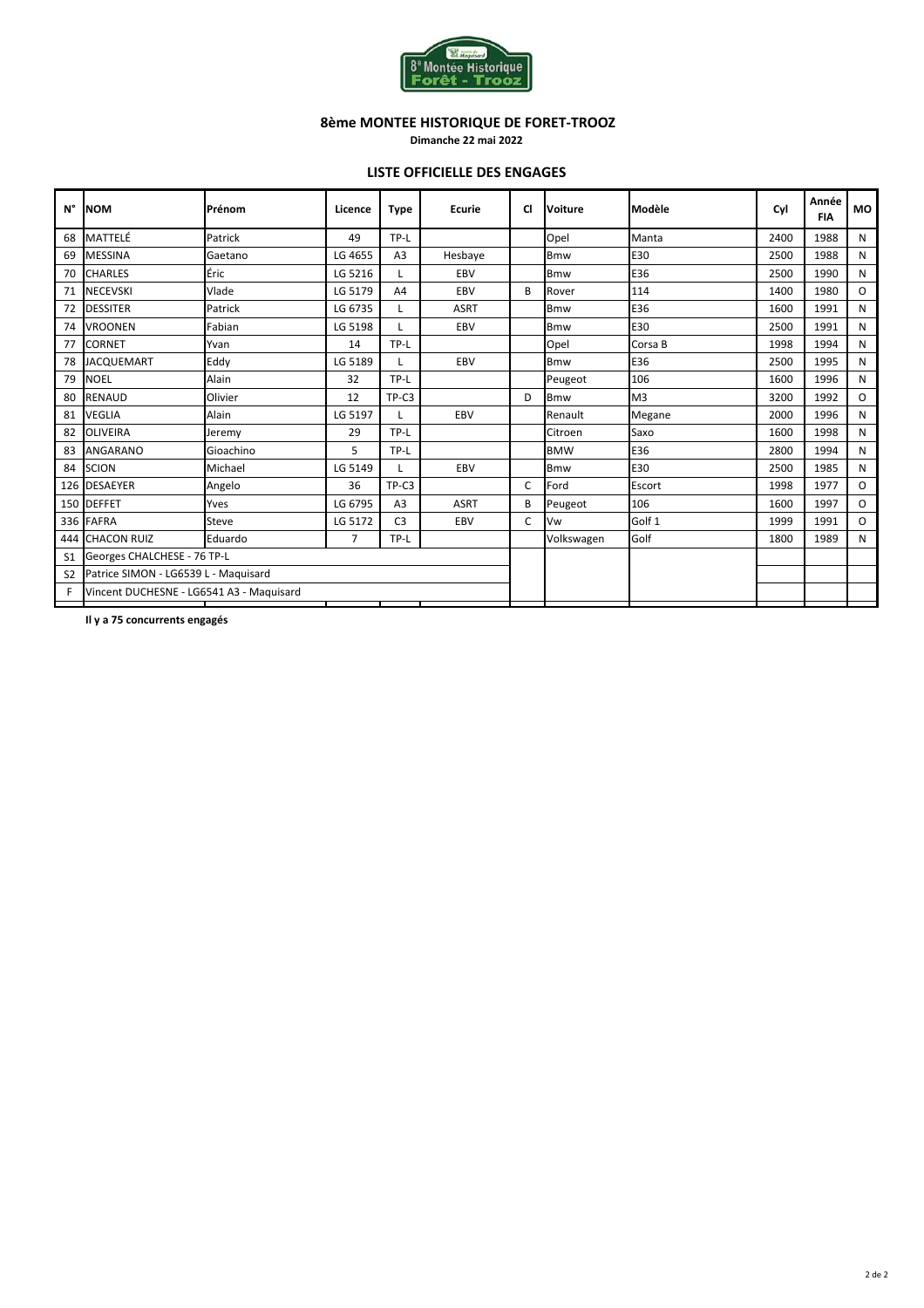

#### **8ème MONTEE HISTORIQUE DE FORET-TROOZ Dimanche 22 mai 2022**

#### **LISTE DES ENGAGES - MONTEE EN OR**

| N°  | <b>NOM</b>         | Prénom      | Licence | Type           | Ecurie      | CI           | <b>Voiture</b> | Modèle            | Cyl  | Année<br><b>FIA</b> | <b>MO</b> |
|-----|--------------------|-------------|---------|----------------|-------------|--------------|----------------|-------------------|------|---------------------|-----------|
| 9   | PHILIPPE           | Michael     | NA 9248 | A <sub>3</sub> | Bayard      | C            | Ford Escort    | Mk <sub>2</sub>   | 2000 | 1977                | 0         |
| 23  | <b>DESTEXHE</b>    | Grégoire    | LG 4402 | A <sub>3</sub> | Ardennes    | B            | Lotus          | Elan              | 1558 | 1963                | 0         |
| 24  | <b>CORNET</b>      | Tom         | LG 4506 | A4             | Ardennes    | R            | Vw             | 1303S             | 1600 | 1973                | $\Omega$  |
| 25  | <b>DELHEZ</b>      | Johnny      | LG 6545 | A <sub>3</sub> | MAQUISARD   | $\mathsf{C}$ | Ford           | Escort            | 1998 | 1977                | $\Omega$  |
| 26  | <b>DEPOSSON</b>    | Raphael     | 31      | TP-C3          |             | $\mathsf{C}$ | Ford           | Escort            | 1998 | 1977                | $\circ$   |
| 28  | <b>RUWET</b>       | Jean-Marc   | LG 5406 | A <sub>3</sub> | Ardennes    | C            | Ford           | Rs2000            | 1998 | 1977                | $\Omega$  |
| 30  | LUIS               | Philippe    | LG 5194 | A <sub>3</sub> | EBV         | S/R          | <b>Bmw</b>     | E30               | 2800 | 2001                | $\circ$   |
| 32  | <b>CORNET</b>      | Bernard     | LG 4505 | A <sub>3</sub> | Ardennes    | S/R          | Vw             | 1303              | 2400 | 1983                | $\Omega$  |
| 33  | <b>BOUILLE</b>     | Christophe  | LG 4444 | A4             | Ardennes    | S/R          | Vw             | Polo              | 1300 | 1983                | $\Omega$  |
| 34  | PÉTRÉ              | Stephane    | LG 5231 | A <sub>3</sub> | EBV         | D            | Ford           | Sierra XR4X4      | 2900 | 1986                | $\Omega$  |
| 35  | <b>DELHOUNE</b>    | Arnaud      | LG 5237 | A <sub>3</sub> | EBV         | S/R          | Volkswagen     | Golf              | 1800 | 1983                | $\Omega$  |
| 36  | <b>FAFRA</b>       | Maurice     | LG 5171 | A <sub>3</sub> | EBV         | C            | Vw             | Golf 1            | 1999 | 1991                | 0         |
| 39  | <b>GILLES</b>      | Geoffrev    | LG 6546 | A4             | Maguisard   | D            | Vw             | Polo              | 1300 | 1987                | 0         |
| 40  | <b>KEVERS</b>      | Tony        | LG 5122 | A <sub>3</sub> | EBV         | C            | Vw             | Golf              | 1800 | 1991                | $\Omega$  |
| 42  | <b>HERMANNS</b>    | Mario       | LG 5142 | A <sub>3</sub> | EBV         | B            | Peugeot        | 205 Maxi          | 1600 | 1984                | $\Omega$  |
| 43  | <b>WATHLET</b>     | David       | LG 5238 | A <sub>3</sub> | EBV         | B            | Opel           | Corsa             | 1600 | 1989                | $\circ$   |
| 45  | CHATELAIN          | Olivier     | LG 5217 | A <sub>3</sub> | EBV         | B            | Opel           | Corsa A Gsi       | 1600 | 1989                | $\Omega$  |
| 47  | CHACON-RUIZ        | Anthony     | LG 5052 | A <sub>3</sub> | <b>ACT</b>  | B            | Vw             | Golf <sub>2</sub> | 1595 | 1983                | $\Omega$  |
| 48  | <b>KONRADOWSKI</b> | Sebastien   | LG 4129 | A4             | <b>JMC</b>  | B            | Honda          | Civic             | 1600 | 1996                | $\Omega$  |
| 50  | <b>DEFFET</b>      | Maxyme      | LG 6820 | A4             | <b>ASRT</b> | B            | Peugeot        | 106               | 1600 | 1997                | $\Omega$  |
| 54  | VANDEWAUWER        | Jean-Pierre | LG 4515 | A <sub>3</sub> | Ardennes    | S/R          | Peugeot        | 205               | 2000 | 1991                | $\Omega$  |
| 55  | <b>HEBRAN</b>      | Maxime      | LG 5138 | A <sub>3</sub> | EBV         | D            | Opel           | Ascona            | 2400 | 1991                | $\Omega$  |
| 71  | <b>NECEVSKI</b>    | Vlade       | LG 5179 | A4             | EBV         | B            | Rover          | 114               | 1400 | 1980                | $\Omega$  |
| 80  | <b>RENAUD</b>      | Olivier     | 12      | TP-C3          |             | D            | <b>Bmw</b>     | M <sub>3</sub>    | 3200 | 1992                | $\Omega$  |
| 126 | <b>DESAEYER</b>    | Angelo      | 36      | TP-C3          |             | $\mathsf{C}$ | Ford           | Escort            | 1998 | 1977                | $\Omega$  |
| 150 | <b>DEFFET</b>      | Yves        | LG 6795 | A <sub>3</sub> | <b>ASRT</b> | B            | Peugeot        | 106               | 1600 | 1997                | $\Omega$  |
|     | 336 FAFRA          | Steve       | LG 5172 | C <sub>3</sub> | EBV         | C            | Vw             | Golf 1            | 1999 | 1991                | O         |

**Il y a 27 concurrents engagés pour la Montée en Or**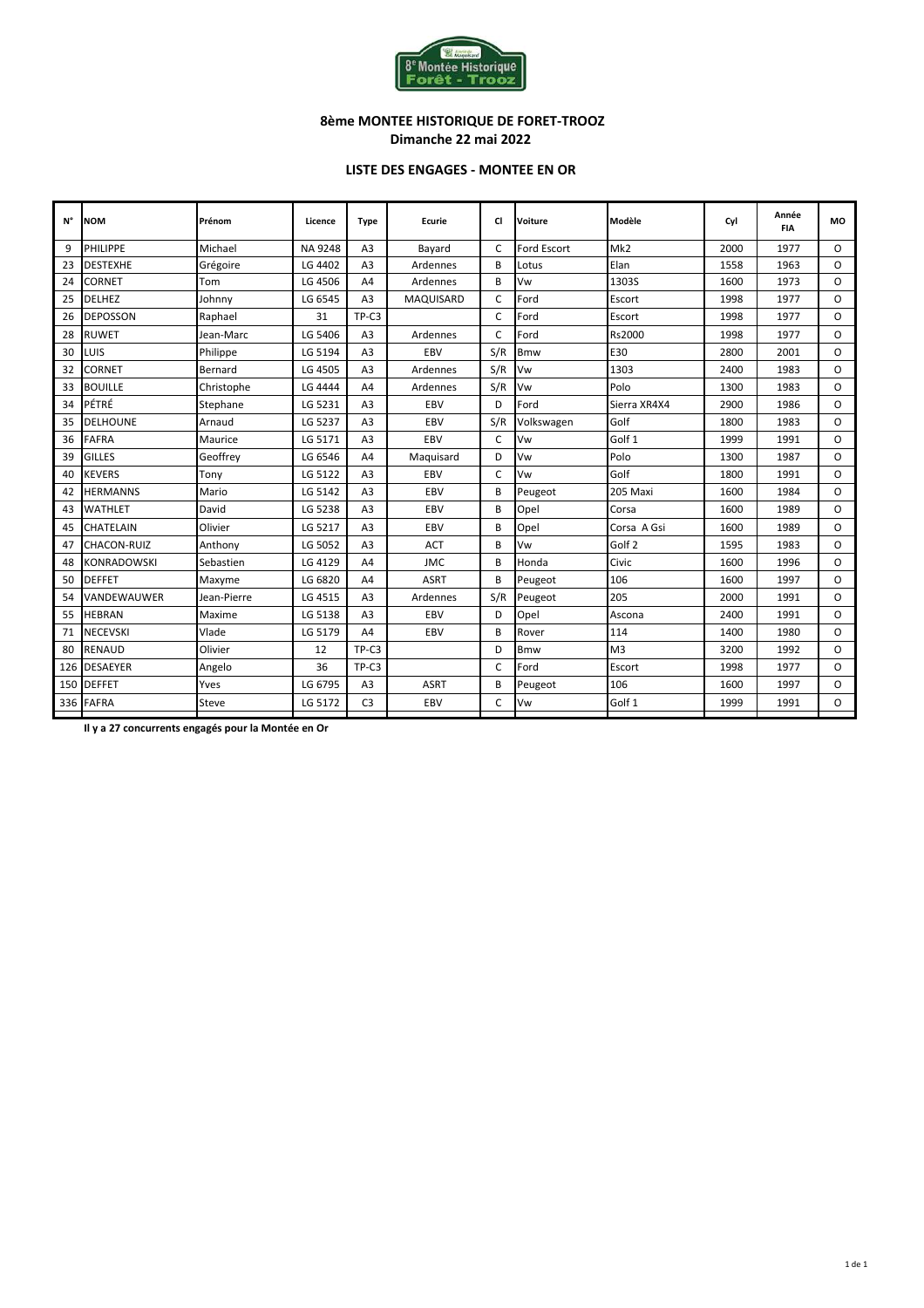

**Dimanche 22 mai 2022**

# **LISTE DES PASSAGERS**

| $N^{\circ}$    | NOM + Prénom              | Licence | <b>Type</b>    | <b>Ecurie</b> |
|----------------|---------------------------|---------|----------------|---------------|
| 1              | <b>Audrey PIRSON</b>      | LG5155  |                |               |
| $\overline{c}$ | Roberto LOUWETTE          | 9       | TP-L           |               |
| 3              | David BRUCKEMANN          | 6779    | L              |               |
| $\overline{4}$ | $- - - - -$               | -----   | -----          | -----         |
| 5              | José CORNET               | 15      | TP-L           |               |
| $\,6$          | Antonio CHACON            | LG5050  | A <sub>3</sub> |               |
| $\overline{7}$ | Katia BERTRAND            | 16      | TP-L           |               |
| 8              | Pascale PARENT            | 6830    | A4             |               |
| $9\,$          | Cassandra MASSET          | 19      | TP-L           |               |
| 10             | Simon PIRON               | 18      | TP-L           |               |
| 11             | François NOLLET           | 17      | TP-L           |               |
| 12             | Lucien KONRADOWSKI        | 21      | TP-L           |               |
| 13             | Marie KONRADOWSKI         | 22      | TP-L           |               |
| 14             | Carine TRIOLET            | 27      | TP-L           |               |
| 15             | <b>Arnaud LELURON</b>     | 26      | TP-L           |               |
| 16             | <b>Camille ISERENTANT</b> | 23      | TP-L           |               |
| 17             | Jordan MARCASSI           | 25      | TP-L           |               |
| 18             | Manon ELIAS               | 30      | TP-L           |               |
| 19             | Alexia LEDENT             | 34      | TP-L           |               |
| 20             | <b>Jason WATHLET</b>      | 35      | TP-L           |               |
| 21             | Aurore LENOIR             | 39      | TP-L           |               |
| 22             | Johanna LEDOUPEE          | 42      | TP-L           |               |
| 23             | <b>Viviane DRIEN</b>      | 6736    |                |               |
| 24             | Julie BIKA                | 6737    |                |               |
| 25             | <b>Mariah DIRIEUX</b>     | 25      | TP-L           |               |
| 26             | <b>Thibault SENECA</b>    | 46      | TP-L           |               |
| 27             | Quentin SENECA            | 47      | TP-L           |               |
| 28             | <b>Wivine WIARD</b>       | LG5148  |                |               |
| 29             | Laura MINGUET             | 50      | TP-L           |               |
| 30             | <b>Manon MARTENS</b>      | 52      | TP-L           |               |
| 31             | <b>Albert DENOEL</b>      | 53      | TP-L           |               |
| 32             | Adeline JOSKIN            | 54      | TP-L           |               |
| 33             | <b>Ilyas SARAC</b>        | 56      | TP-L           |               |
| 34             | Nathalie BERNARD          | 58      | TP-L           |               |
| 35             | Liz CLOSE                 | 57      | TP-L           |               |
| 36             | Pauline VERVLOSEM         | 60      | TP-L           |               |
| 37             | <b>Hippolyte MATTHYS</b>  | 61      | TP-L           |               |
| 38             | Benjamin DAMHAUT          | 62      | TP-L           |               |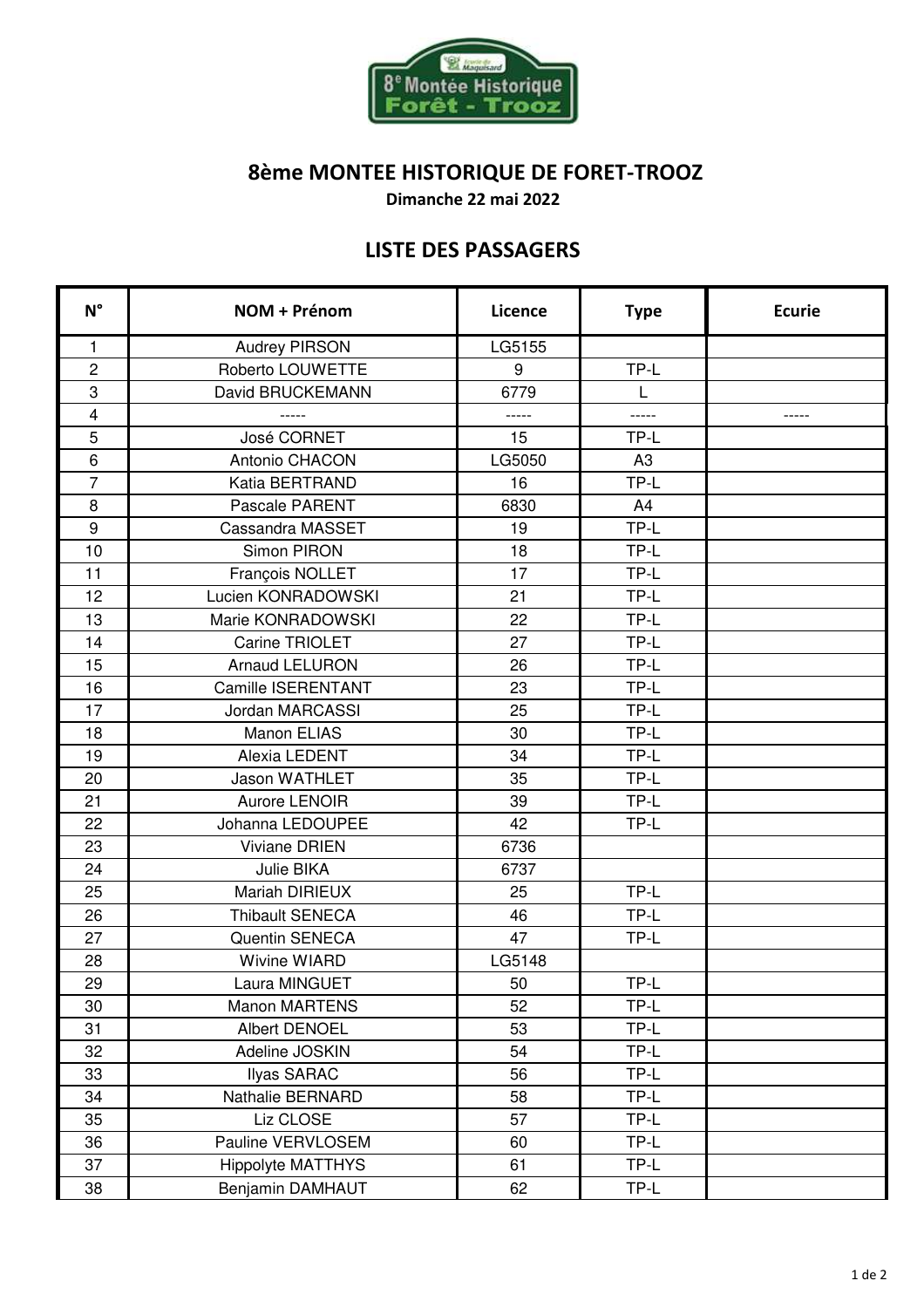

**Dimanche 22 mai 2022**

## **LISTE DES PASSAGERS**

| $N^{\circ}$ | NOM + Prénom              | Licence | <b>Type</b> | <b>Ecurie</b> |
|-------------|---------------------------|---------|-------------|---------------|
| 39          | Alan VANHOUTTE            | 63      | TP-L        |               |
| 40          | <b>Olivier GILTAY</b>     | 64      | TP-L        |               |
| 41          | <b>Benoit WAUTHIER</b>    | 65      | TP-L        |               |
| 42          | <b>Jennifer FRANKENNE</b> | LG5175  | A3          | <b>EBV</b>    |
| 43          | Chloé WILS                | 66      | TP-L        |               |
| 44          | Grégory POLESE            | 67      | TP-L        |               |
| 45          | Sabine POLESE             | 68      | TP-L        |               |
| 46          | <b>Jess MOLINA DIAZ</b>   | 69      | TP-L        |               |
| 47          | Louise DESTEXHE           | LG4404  |             |               |
| 48          | Pierre DEFLANDRE          | 70      | TP-L        |               |
| 49          | Kevin TUILLER             | LG5185  |             |               |
| 50          | <b>Quentin WILLEMS</b>    | LG5135  |             |               |
| 51          | <b>Baudouin CHANIER</b>   | 71      | TP-L        |               |
| 52          | <b>Fabien DELBEUCK</b>    | 72      | TP-L        |               |
| 53          | Aline ICHY                | 73      | TP-L        |               |
| 54          | <b>Julos MISSOTTEN</b>    | 74      | TP-L        |               |
| 55          | Grégory SPRONCK           | 75      | TP-L        |               |
| 56          | Ludo ELIAS                | 77      | TP-L        |               |
| 57          | Ijka ELIAS                | 78      | TP-L        |               |
| 58          | Jordan RUWET              | 79      | TP-L        |               |
| 59          | Thomas VEILLEZ            | 80      | TP-L        |               |
| 60          | Jordan GULPEN             | 81      | TP-L        |               |
| 61          | <b>Rob ULLEN</b>          | 82      | TP-L        |               |
| 62          | Evelein VERMEIREN         | 83      | TP-L        |               |
| 63          | Evan PROSMAN              | 84      | TP-L        |               |
| 64          | Mireille PEREBOOMS        | 85      | TP-L        |               |
| 65          | Alexander VERSEKIZ        | 87      | TP-L        |               |
| 66          | Renée GUIDEE              | 86      | TP-L        |               |

**Il y a 65 passagers dont 54 licences TP-L**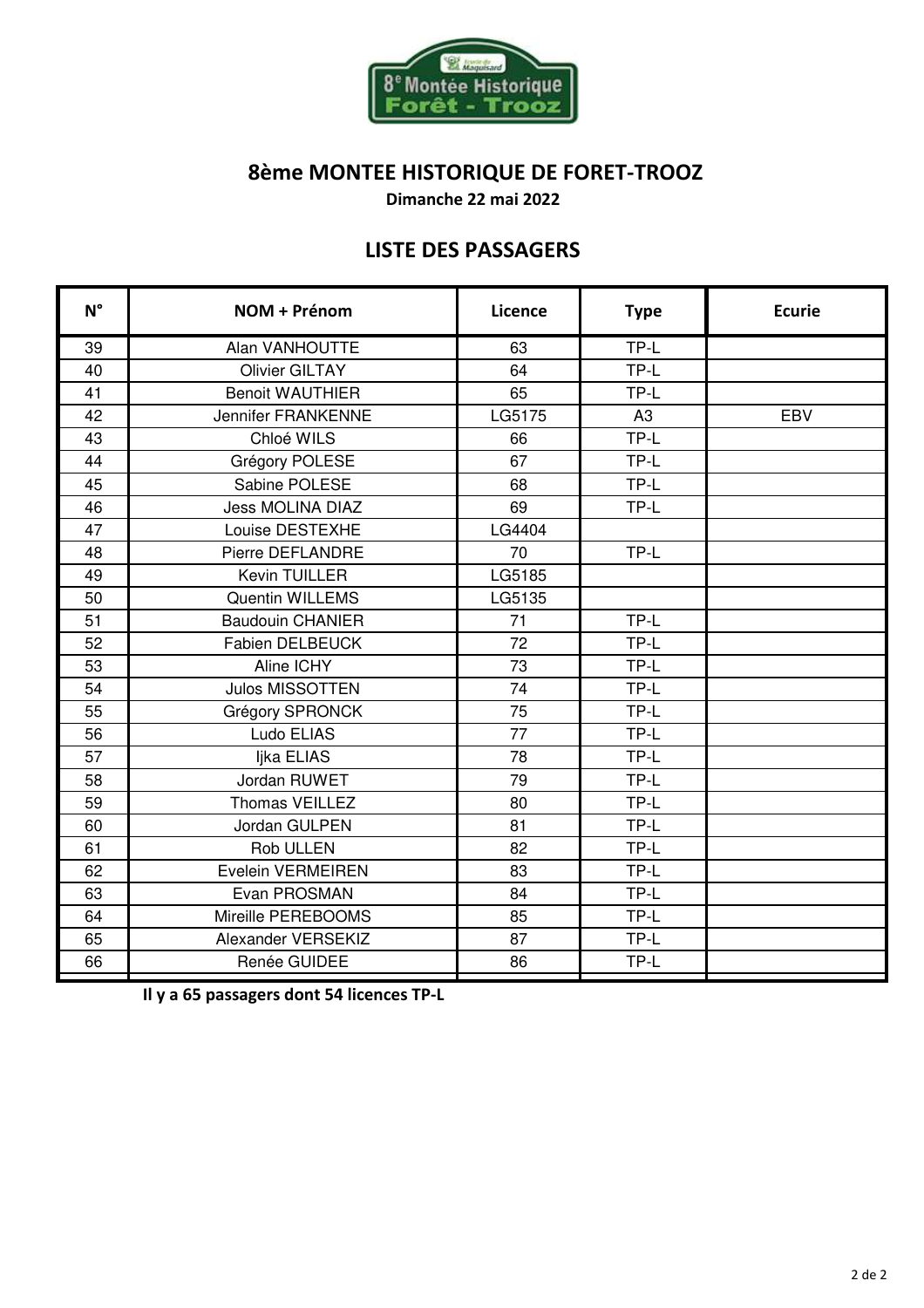

### *8ème Montée Historique de Forêt-TroozDimanche 22 mai 2022Montée en OR*

|     | N°  | Nom                | Prénom       |         |                | Voiture - Marque   | Voiture - Modèle  | Cvl  | Année      | Ecurie      | <b>CI</b>    | OR             |              | <b>Super Finale</b> |              | <b>Final Three</b> |       | Coef  |
|-----|-----|--------------------|--------------|---------|----------------|--------------------|-------------------|------|------------|-------------|--------------|----------------|--------------|---------------------|--------------|--------------------|-------|-------|
| Pos |     |                    |              | Licence | Type           |                    |                   |      | <b>FIA</b> |             |              | <b>REALISE</b> | <b>Temps</b> | <b>REALISE</b>      | <b>Temps</b> | <b>REALISE</b>     | Temps |       |
|     | 23  | <b>DESTEXHE</b>    | Grégoire     | LG 4402 | A <sub>3</sub> | Lotus              | Elan              | 1558 | 1963       | Ardennes    | B            | 01:24.454      | 01:20.147    |                     |              |                    |       | 0.949 |
|     | 25  | <b>DELHEZ</b>      | Johnny       | LG 6545 | A <sub>3</sub> | Ford               | Escort            | 1998 | 1977       | MAQUISARD   | C            | 01:21.115      | 01:20.385    |                     |              |                    |       | 0.991 |
|     |     | <b>DESAEYER</b>    | Angelo       | 36      | TP-C3          | Ford               | Escort            | 1998 | 1977       |             | C            | 01:22.413      | 01:21.671    |                     |              |                    |       | 0.991 |
|     | 26  | <b>DEPOSSON</b>    | Raphael      | 31      | TP-C3          | Ford               | Escort            | 1998 | 1977       |             | C            | 01:25.901      | 01:25.128    |                     |              |                    |       | 0.991 |
|     | 40  | <b>KEVERS</b>      | Tony         | LG 5122 | A <sub>3</sub> | Vw                 | Golf              | 1800 | 1987       | EBV         |              | 01:23.941      | 01:25.704    |                     |              |                    |       | 1.021 |
|     | 32  | <b>CORNET</b>      | Bernard      | LG 4505 | A <sub>3</sub> | Vw                 | 1303              | 2400 | 1983       | Ardennes    | S/R          | 01:26.657      | 01:28.737    |                     |              |                    |       | 1.024 |
|     | 33  | <b>BOUILLE</b>     | Christophe   | LG 4444 | A <sub>4</sub> | Vw                 | Polo              | 1300 | 1983       | Ardennes    | S/R          | 01:26.767      | 01:28.849    |                     |              |                    |       | 1.024 |
|     | 35  | <b>DELHOUNE</b>    | Arnaud       | LG 5237 | A <sub>3</sub> | Volkswagen         | Golf              | 1800 | 1991       | EBV         | S/R          | 01:25.045      | 01:29.127    |                     |              |                    |       | 1.048 |
|     | 45  | CHATELAIN          | Olivier      | LG 5217 | A <sub>3</sub> | Opel               | Corsa A Gsi       | 1600 | 1989       | EBV         | <sub>R</sub> | 01:26.853      | 01:29.198    |                     |              |                    |       | 1.027 |
|     | 39  | <b>GILLES</b>      | Geoffrev     | LG 6546 | A <sub>4</sub> | Vw                 | Polo              | 1300 | 1987       | Maquisard   | D            | 01:28.615      | 01:30.476    |                     |              |                    |       | 1.021 |
| 11  |     | <b>PHILIPPE</b>    | Michael      | NA 9248 | A <sub>3</sub> | <b>Ford Escort</b> | Mk <sub>2</sub>   | 2000 | 1977       | Bavard      | C            | 01:33.321      | 01:32.481    |                     |              |                    |       | 0.991 |
| 12. |     | <b>WATHLET</b>     | David        | LG 5238 | A <sub>3</sub> | Opel               | Corsa             | 1600 | 1989       | EBV         | B            | 01:30.747      | 01:33.197    |                     |              |                    |       | 1.027 |
| 13  | -55 | <b>HEBRAN</b>      | Maxime       | LG 5138 | A <sub>3</sub> | Opel               | Ascona            | 2400 | 1991       | EBV         | D            | 01:30.416      | 01:33.400    |                     |              |                    |       | 1.033 |
|     | 24  | <b>CORNET</b>      | Tom          | LG 4506 | A <sub>4</sub> | Vw                 | 1303S             | 1600 | 1973       | Ardennes    | B            | 01:36.111      | 01:34.093    |                     |              |                    |       | 0.979 |
| 15  | 80  | <b>RENAUD</b>      | Olivier      | 12      | TP-C3          | Bmw                | M <sub>3</sub>    | 3200 | 1992       |             | D            | 01:30.898      | 01:34.170    |                     |              |                    |       | 1.036 |
| 16  | 28  | <b>RUWET</b>       | Jean-Marc    | LG 5406 | A <sub>3</sub> | Ford               | Rs2000            | 1998 | 1977       | Ardennes    | C            | 01:35.212      | 01:34.355    |                     |              |                    |       | 0.991 |
|     | 34  | PÉTRÉ              | Stephane     | LG 5231 | A <sub>3</sub> | Ford               | Sierra XR4X4      | 2900 | 1986       | EBV         | D            | 01:32.982      | 01:34.656    |                     |              |                    |       | 1.018 |
| 18  | 42  | <b>HERMANNS</b>    | Mario        | LG 5142 | A <sub>3</sub> | Peugeot            | 205 Maxi          | 1600 | 1984       | EBV         | B            | 01:34.296      | 01:35.428    |                     |              |                    |       | 1.012 |
| 19  | 48  | <b>KONRADOWSKI</b> | Sebastien    | LG 4129 | A <sub>4</sub> | Honda              | Civic             | 1600 | 1996       | <b>JMC</b>  | R            | 01:31.075      | 01:35.447    |                     |              |                    |       | 1.048 |
| 20  | 30  | <b>LUIS</b>        | Philippe     | LG 5194 | A <sub>3</sub> | <b>Bmw</b>         | E30               | 2800 | 2001       | EBV         | S/R          | 01:30.037      | 01:37.060    |                     |              |                    |       | 1.078 |
|     |     | CHACON-RUIZ        | Anthony      | LG 5052 | A <sub>3</sub> | √w                 | Golf <sub>2</sub> | 1595 | 1983       | ACT         | B            | 01:38.016      | 01:38.898    |                     |              |                    |       | 1.009 |
| 22  |     | <b>NECEVSKI</b>    | Vlade        | LG 5179 | A4             | Rover              | 114               | 1400 | 1980       | EBV         | B            | 01:42.494      | 01:42.494    |                     |              |                    |       | 1.000 |
|     |     | 23 150 DEFFET      | Yves         | LG 6795 | A <sub>3</sub> | Peugeot            | 106               | 1600 | 1997       | <b>ASRT</b> | B            | 01:37.561      | 01:42.537    |                     |              |                    |       | 1.051 |
| 24  | 50  | <b>DEFFET</b>      | Maxyme       | LG 6820 | A <sub>4</sub> | Peugeot            | 106               | 1600 | 1997       | <b>ASRT</b> | B            | 01:41.154      | 01:46.313    |                     |              |                    |       | 1.051 |
| 25  | 36  | <b>FAFRA</b>       | Maurice      | LG 5171 | A <sub>3</sub> | Vw                 | Golf 1            | 1999 | 1991       | EBV         | $\mathsf{C}$ | <b>NP</b>      | <b>NP</b>    |                     |              |                    |       | 1.033 |
| 26  | 54  | VANDEWAUWER        | Jean-Pierre  | LG 4515 | A <sub>3</sub> | Peugeot            | 205               | 2000 | 1991       | Ardennes    | S/R          | <b>NP</b>      | <b>NP</b>    |                     |              |                    |       | 1.048 |
| 27  |     | 336 FAFRA          | <b>Steve</b> | LG 5172 | C <sub>3</sub> | Vw                 | Golf 1            | 1999 | 1991       | EBV         | C            | <b>NP</b>      | <b>NP</b>    |                     |              |                    |       | 1.033 |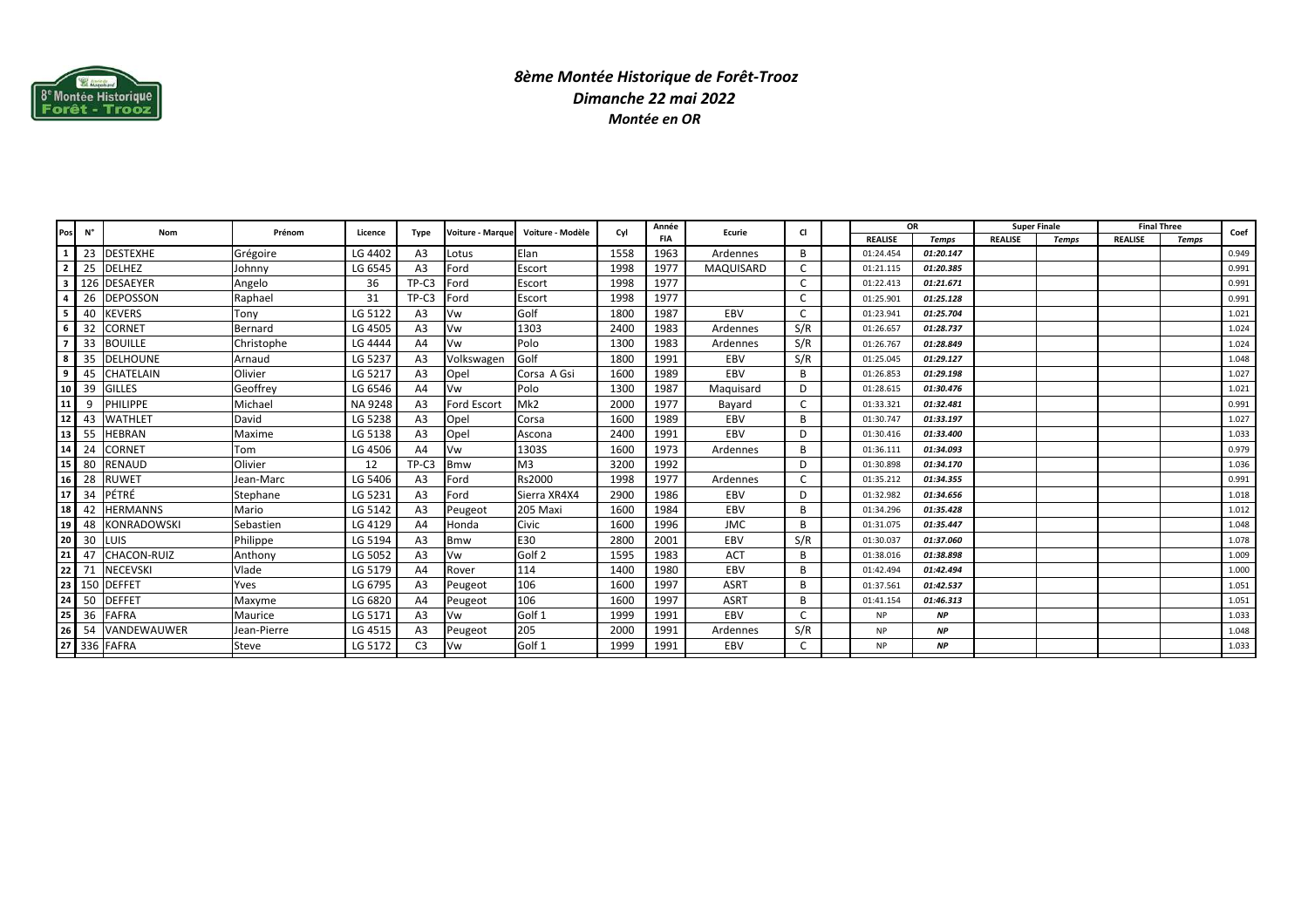

## *8ème Montée Historique de Forêt-TroozDimanche 22 mai 2022*

*Super Finale*

|    | Pos N° | Nom                | Prénom     | Licence        | Type           | <b>Voiture - Marque</b> | Voiture - Modèle  | Cyl  | Année      | Ecurie      | <b>CI</b> | <b>OR</b>      |              | <b>Super Finale</b> |              | <b>Final Three</b> |              | Coef  |
|----|--------|--------------------|------------|----------------|----------------|-------------------------|-------------------|------|------------|-------------|-----------|----------------|--------------|---------------------|--------------|--------------------|--------------|-------|
|    |        |                    |            |                |                |                         |                   |      | <b>FIA</b> |             |           | <b>REALISE</b> | <b>Temps</b> | <b>REALISE</b>      | <b>Temps</b> | <b>REALISE</b>     | <b>Temps</b> |       |
|    | 23     | <b>DESTEXHE</b>    | Grégoire   | LG 4402        | A3             | Lotus                   | Elan              | 1558 | 1963       | Ardennes    | B         | 01:24.454      | 01:20.147    | 01:23.565           | 01:19.303    |                    |              | 0.949 |
|    | 25     | <b>DELHEZ</b>      | Johnny     | LG 6545        | A <sub>3</sub> | Ford                    | Escort            | 1998 | 1977       | MAQUISARD   |           | 01:21.115      | 01:20.385    | 01:21.581           | 01:20.847    |                    |              | 0.991 |
| 3  |        | 126 DESAEYER       | Angelo     | 36             | TP-C3          | Ford                    | Escort            | 1998 | 1977       |             |           | 01:22.413      | 01:21.671    | 01:23.672           | 01:22.919    |                    |              | 0.991 |
|    |        | <b>KEVERS</b>      | Tony       | LG 5122        | A <sub>3</sub> | Vw                      | Golf              | 1800 | 1987       | EBV         |           | 01:23.941      | 01:25.704    | 01:22.497           | 01:24.229    |                    |              | 1.021 |
| 5. | 26     | <b>DEPOSSON</b>    | Raphael    | 31             | TP-C3          | Ford                    | Escort            | 1998 | 1977       |             | C         | 01:25.901      | 01:25.128    | 01:26.683           | 01:25.903    |                    |              | 0.991 |
| 6  | 35     | <b>DELHOUNE</b>    | Arnaud     | LG 5237        | A <sub>3</sub> | Volkswagen              | Golf              | 1800 | 1991       | EBV         | S/R       | 01:25.045      | 01:29.127    | 01:24.112           | 01:28.149    |                    |              | 1.048 |
|    | 33     | BOUILLE            | Christophe | LG 4444        | A <sub>4</sub> | Vw                      | Polo              | 1300 | 1983       | Ardennes    | S/R       | 01:26.767      | 01:28.849    | 01:27.164           | 01:29.256    |                    |              | 1.024 |
| 8  |        | CHATELAIN          | Olivier    | LG 5217        | A <sub>3</sub> | Opel                    | Corsa A Gsi       | 1600 | 1989       | EBV         | B         | 01:26.853      | 01:29.198    | 01:27.454           | 01:29.815    |                    |              | 1.027 |
| 9  | 32     | CORNET             | Bernard    | LG 4505        | A <sub>3</sub> | Vw                      | 1303              | 2400 | 1983       | Ardennes    | S/R       | 01:26.657      | 01:28.737    | 01:27.812           | 01:29.919    |                    |              | 1.024 |
| 10 | -39    | <b>GILLES</b>      | Geoffrey   | LG 6546        | A4             | Vw                      | Polo              | 1300 | 1987       | Maguisard   | D         | 01:28.615      | 01:30.476    | 01:30.448           | 01:32.347    |                    |              | 1.021 |
| 11 |        | <b>PHILIPPE</b>    | Michael    | <b>NA 9248</b> | A <sub>3</sub> | <b>Ford Escort</b>      | Mk <sub>2</sub>   | 2000 | 1977       | Bayard      |           | 01:33.321      | 01:32.481    |                     |              |                    |              | 0.991 |
| 12 | 43     | WATHLET            | David      | LG 5238        | A <sub>3</sub> | Opel                    | Corsa             | 1600 | 1989       | EBV         | B         | 01:30.747      | 01:33.197    |                     |              |                    |              | 1.027 |
| 13 | 55     | HEBRAN             | Maxime     | LG 5138        | A <sub>3</sub> | Opel                    | Ascona            | 2400 | 1991       | EBV         | D         | 01:30.416      | 01:33.400    |                     |              |                    |              | 1.033 |
| 14 | 24     | CORNET             | Tom        | LG 4506        | A <sub>4</sub> | Vw                      | 1303S             | 1600 | 1973       | Ardennes    | <b>B</b>  | 01:36.111      | 01:34.093    |                     |              |                    |              | 0.979 |
| 15 | 80     | RENAUD             | Olivier    | 12             | TP-C3          | <b>Bmw</b>              | M <sub>3</sub>    | 3200 | 1992       |             | D         | 01:30.898      | 01:34.170    |                     |              |                    |              | 1.036 |
| 16 | 28     | RUWET              | Jean-Marc  | LG 5406        | A <sub>3</sub> | Ford                    | Rs2000            | 1998 | 1977       | Ardennes    |           | 01:35.212      | 01:34.355    |                     |              |                    |              | 0.991 |
| 17 | 34     | PÉTRÉ              | Stephane   | LG 5231        | A <sub>3</sub> | Ford                    | Sierra XR4X4      | 2900 | 1986       | EBV         | D         | 01:32.982      | 01:34.656    |                     |              |                    |              | 1.018 |
| 18 | 42     | <b>IERMANNS</b>    | Mario      | LG 5142        | A <sub>3</sub> | Peugeot                 | 205 Maxi          | 1600 | 1984       | EBV         | <b>B</b>  | 01:34.296      | 01:35.428    |                     |              |                    |              | 1.012 |
| 19 | 48     | <b>KONRADOWSKI</b> | Sebastien  | LG 4129        | A <sub>4</sub> | Honda                   | Civic             | 1600 | 1996       | <b>JMC</b>  | B         | 01:31.075      | 01:35.447    |                     |              |                    |              | 1.048 |
| 20 | -30    | LUIS               | Philippe   | LG 5194        | A <sub>3</sub> | <b>Bmw</b>              | E30               | 2800 | 2001       | EBV         | S/R       | 01:30.037      | 01:37.060    |                     |              |                    |              | 1.078 |
| 21 |        | CHACON-RUIZ        | Anthony    | LG 5052        | A <sub>3</sub> | Vw                      | Golf <sub>2</sub> | 1595 | 1983       | <b>ACT</b>  | B         | 01:38.016      | 01:38.898    |                     |              |                    |              | 1.009 |
| 22 | 71     | <b>NECEVSKI</b>    | Vlade      | LG 5179        | A4             | Rover                   | 114               | 1400 | 1980       | EBV         | <b>B</b>  | 01:42.494      | 01:42.494    |                     |              |                    |              | 1.000 |
|    |        | 23 150 DEFFET      | Yves       | LG 6795        | A3             | Peugeot                 | 106               | 1600 | 1997       | <b>ASRT</b> | B         | 01:37.561      | 01:42.537    |                     |              |                    |              | 1.051 |
|    | 24 50  | <b>DEFFET</b>      | Maxyme     | LG 6820        |                | Peugeot                 | 106               | 1600 | 1997       | <b>ASRT</b> | B         | 01:41.154      | 01:46.313    |                     |              |                    |              | 1.051 |